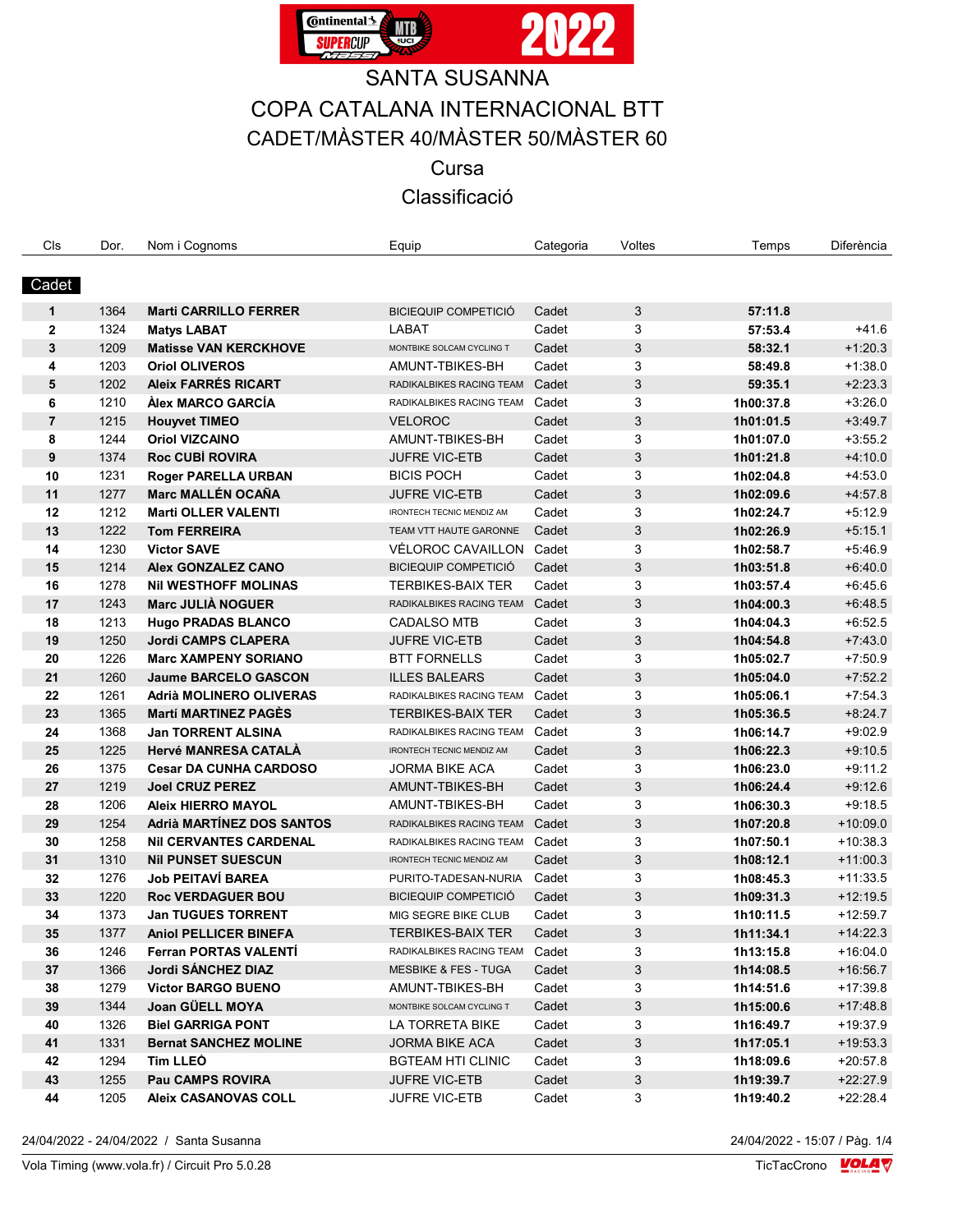



#### SANTA SUSANNA COPA CATALANA INTERNACIONAL BTT CADET/MÀSTER 40/MÀSTER 50/MÀSTER 60 Cursa Classificació

| Cls        | Dor. | Nom i Cognoms                  | Equip                            | Categoria | Voltes | Temps     | <b>Diferència</b> |
|------------|------|--------------------------------|----------------------------------|-----------|--------|-----------|-------------------|
|            |      |                                |                                  |           |        |           |                   |
| 45         | 1300 | <b>Jan BALTASAR DEULOFEU</b>   | TERBIKES-BAIX TER                | Cadet     | 3      | 1h19:40.4 | $+22:28.6$        |
| 46         | 1267 | <b>Adrian GARCIA TABERO</b>    | AMUNT-TBIKES-BH                  | Cadet     | 3      | 1h20:01.7 | $+22:49.9$        |
| 47         | 1288 | <b>Lluís GIL QUERALT</b>       | MONTBIKE SOLCAM CYCLING T        | Cadet     | 3      | 1h22:37.9 | $+25:26.1$        |
| 48         | 1339 | Pau GÓMEZ CASTRO               | ONE TO ONE-J2M                   | Cadet     | 3      | 1h22:56.0 | $+25:44.2$        |
| 49         | 1309 | <b>Biel FIGUERAS PONS</b>      | <b>TREK BICISPRINT SABADELL</b>  | Cadet     | 3      | 1h32:07.6 | $+34:55.8$        |
| 50         | 1345 | <b>Oriol VALLS ESTAÑOL</b>     | CASSÀ BIKE                       | Cadet     | 3      | 1h33:40.3 | $+36:28.5$        |
|            |      |                                |                                  |           |        |           |                   |
| No Sortits |      |                                |                                  |           |        |           |                   |
|            | 1332 | <b>Albert SOLER CAPDEVILA</b>  | <b>TREK BICISPRINT SABADELL</b>  | Cadet     |        |           |                   |
|            |      |                                |                                  |           |        |           |                   |
| Abandons   |      |                                |                                  |           |        |           |                   |
|            | 1223 | <b>Oscar CASTRO MARTINEZ</b>   | AMUNT-TBIKES-BH                  | Cadet     |        |           |                   |
|            | 1253 | <b>Marc PUJOL OLIVER</b>       | <b>TERBIKES-BAIX TER</b>         | Cadet     |        |           |                   |
|            | 1262 | <b>Joel BOADA OLIVELLA</b>     | <b>TERBIKES-BAIX TER</b>         | Cadet     |        |           |                   |
|            | 1272 | <b>Oleguer MONFULLEDA ROCA</b> | <b>IRONTECH TECNIC MENDIZ AM</b> | Cadet     |        |           |                   |
|            | 1321 | <b>Alex DELICADO SIMON</b>     | <b>CASSA BUKE</b>                | Cadet     |        |           |                   |
|            | 1376 | <b>Jaume SERRA SANCHEZ</b>     | <b>ACTION MONTCADA</b>           | Cadet     |        |           |                   |

#### Màster 40

| $\mathbf{1}$            | 1402 | <b>Antonio OLIVARES HIRALDO</b>      | <b>LINBIKES</b>                  | Màster 40 | 3 | 55:58.9   |            |
|-------------------------|------|--------------------------------------|----------------------------------|-----------|---|-----------|------------|
| $\mathbf{2}$            | 1531 | <b>Javier JURADO SANCHEZ</b>         | <b>73 FACTORY ECO</b>            | Màster 40 | 3 | 56:00.5   | $+1.6$     |
| 3                       | 1401 | Pablo EGEDA MALDONADO                | <b>BIKING POINT</b>              | Màster 40 | 3 | 57:41.1   | $+1.42.2$  |
| 4                       | 1406 | Roberto FIDALGO LÓPEZ                | <b>RRBIKERS</b>                  | Màster 40 | 3 | 58:56.5   | $+2:57.6$  |
| 5                       | 1404 | David PUIG PUJOL                     | <b>BIKING POINT</b>              | Màster 40 | 3 | 59:09.5   | $+3.10.6$  |
| 6                       | 1407 | <b>Diego HERRERA</b>                 | <b>BAIXA UN PUNT BIKE SHOP</b>   | Màster 40 | 3 | 59:14.3   | $+3:15.4$  |
| $\overline{\mathbf{r}}$ | 1411 | <b>Josep Enric FARRIOL CLARAMUNT</b> | <b>RRBIKERS</b>                  | Màster 40 | 3 | 59:14.5   | $+3.156$   |
| 8                       | 1405 | <b>Xavier JORNET</b>                 | <b>FÀBREGUES BICICLETES</b>      | Màster 40 | 3 | 59:30.1   | $+3.31.2$  |
| 9                       | 1410 | Iván SEGARRA MOYA                    | <b>LLICA D'AMUNT</b>             | Màster 40 | 3 | 1h00:20.9 | $+4:22.0$  |
| 10                      | 1403 | <b>Melcior FAJA BELTRAN</b>          | PALLARES FACTORY                 | Màster 40 | 3 | 1h00:41.7 | $+4.42.8$  |
| 11                      | 1460 | <b>Cristian COLLADOS GARRIGA</b>     | <b>CICLES SERRANO</b>            | Màster 40 | 3 | 1h02:04.4 | $+6.05.5$  |
| 12                      | 1409 | Jordi GARRIDO OCAÑA                  | NOU ESPAI - LEVEL TEAM Màster 40 |           | 3 | 1h02:41.5 | $+6.42.6$  |
| 13                      | 1408 | <b>Marc CLAPÉS PRATDESABA</b>        | <b>BICIEQUIP COMPETICIÓ</b>      | Màster 40 | 3 | 1h02:55.5 | $+6.56.6$  |
| 14                      | 1457 | <b>Jordi SOLANO TORNER</b>           | COLLBAIX CELLER EL MOLÍ          | Màster 40 | 3 | 1h02:55.9 | $+6:57.0$  |
| 15                      | 1520 | <b>Oscar HUERTAS CASADO</b>          | <b>73 FACTORY ECO</b>            | Màster 40 | 3 | 1h03:20.4 | $+7:21.5$  |
| 16                      | 1417 | <b>Ricardo BARON</b>                 | <b>BAIXAUNPUNT</b>               | Màster 40 | 3 | 1h03:37.2 | $+7.38.3$  |
| 17                      | 1416 | <b>David MARTI ANGLADA</b>           | <b>SURIA BICIS FIGUERES</b>      | Màster 40 | 3 | 1h03:47.8 | $+7:48.9$  |
| 18                      | 1433 | Ivan IGLESIAS MUÑOZ                  | <b>LUXURY BIKES</b>              | Màster 40 | 3 | 1h04:29.3 | $+8.30.4$  |
| 19                      | 1529 | <b>Eduardo ABIAN MOÑUX</b>           | <b>ISARBIKES</b>                 | Màster 40 | 3 | 1h05:03.5 | $+9.046$   |
| 20                      | 1421 | Pablo ESTÉVEZ                        | BAIXA UN PUNT BIKE SHOP          | Màster 40 | 3 | 1h05:07.0 | $+9:08.1$  |
| 21                      | 1518 | <b>Eduardo PÉREZ HUNG</b>            | RCB MOTOR BEGUES-IBERMICA        | Màster 40 | 3 | 1h05:30.4 | $+9.31.5$  |
| 22                      | 1428 | <b>Santi MARTINEZ MOLINA</b>         | <b>TERBIKES-BAIX TER</b>         | Màster 40 | 3 | 1h05:35.6 | $+9.36.7$  |
| 23                      | 1458 | <b>Raul VALERA SERRAMIA</b>          | <b>KPT TEAM</b>                  | Màster 40 | 3 | 1h05:46.2 | $+9.47.3$  |
| 24                      | 1530 | <b>Daniel DIAZ CARULLA</b>           | <b>MESBIKE &amp; FES - TUGA</b>  | Màster 40 | 3 | 1h06:21.7 | $+10:22.8$ |
| 25                      | 1495 | <b>Abel MORA LIZANA</b>              | ADDICT BIKES RACING TEAM         | Màster 40 | 3 | 1h06:35.8 | $+10.36.9$ |
| 26                      | 1432 | Josep Maria SOLA LOPEZ               | <b>FES BICI 3.-TUGA</b>          | Màster 40 | 3 | 1h06:37.1 | $+10:38.2$ |
| 27                      | 1426 | Rubén Angel GONZÁLEZ NAVA            | <b>IRONTECH TECNIC MENDIZ AM</b> | Màster 40 | 3 | 1h07:25.5 | $+11:26.6$ |
| 28                      | 1414 | Juan Carlos DE LA TORRE CARREÑO      | ADDICT BIKES RACING TEAM         | Màster 40 | 3 | 1h08:35.3 | $+12:36.4$ |
|                         |      |                                      |                                  |           |   |           |            |

24/04/2022 - 24/04/2022 / Santa Susanna

 $\frac{24}{04/2022 - 15.07 / \text{Pag. } 2/4}$ <br>TicTacCrono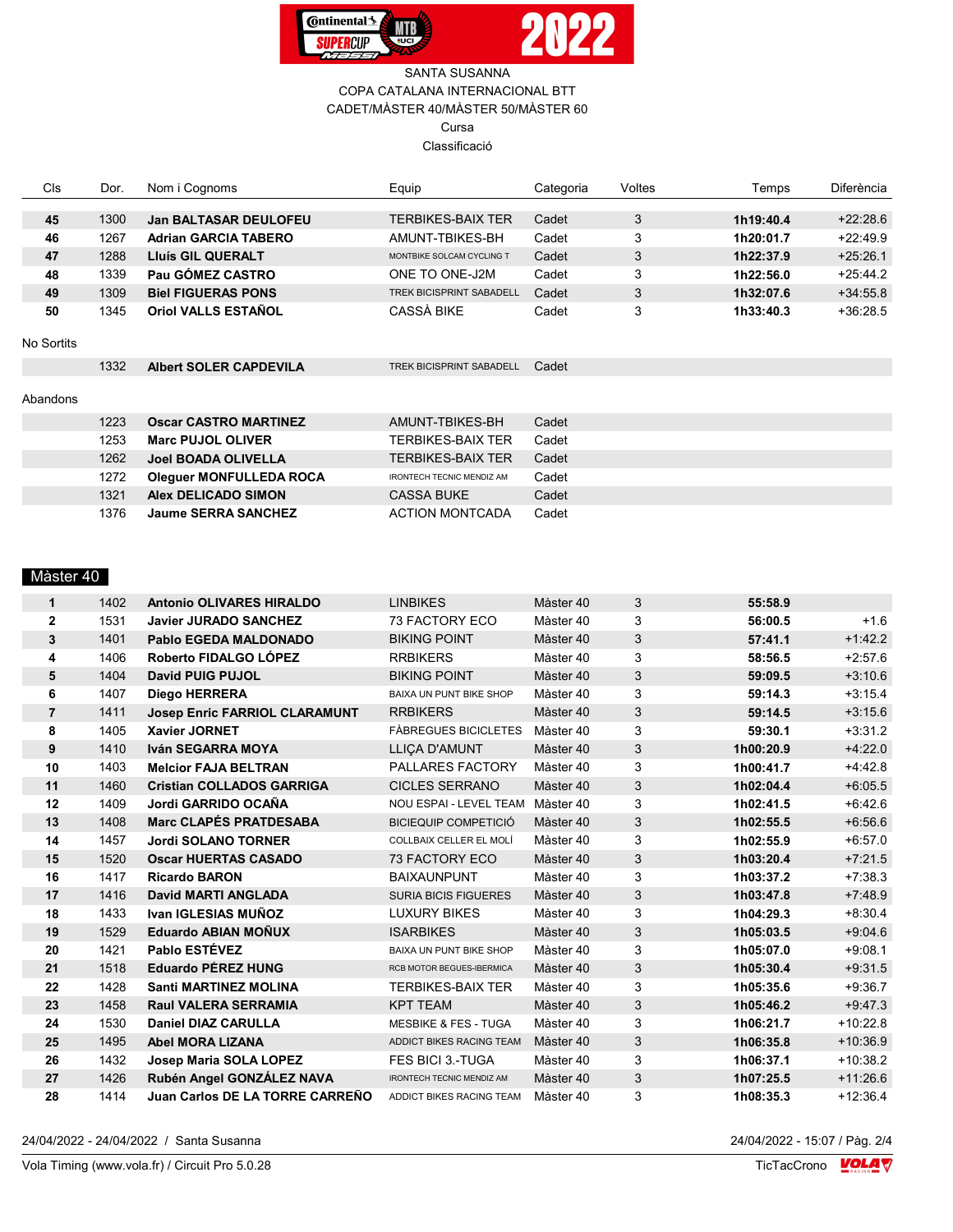



#### SANTA SUSANNA COPA CATALANA INTERNACIONAL BTT CADET/MÀSTER 40/MÀSTER 50/MÀSTER 60 Cursa Classificació

| Cls        | Dor. | Nom i Cognoms                       | Equip                            | Categoria | Voltes | Temps     | Diferència |
|------------|------|-------------------------------------|----------------------------------|-----------|--------|-----------|------------|
| 29         | 1477 | <b>Romà GUIX BALLESTEROS</b>        | <b>FES BICI 3.-TUGA</b>          | Màster 40 | 3      | 1h09:15.2 | $+13:16.3$ |
| 30         | 1419 | <b>Miguel Angel VALERIO SANCHEZ</b> | <b>MESBIKE &amp; FES - TUGA</b>  | Màster 40 | 3      | 1h09:38.8 | $+13:39.9$ |
| 31         | 1436 | <b>Xavier GRABULOSA MARÉS</b>       | <b>IRONTECH TECNIC MENDIZ AM</b> | Màster 40 | 3      | 1h09:43.3 | $+13.44.4$ |
| 32         | 1422 | <b>Santi VILLAMURT MABRAS</b>       | MESBIKE&FES-TUGA                 | Màster 40 | 3      | 1h10:48.0 | $+14.49.1$ |
| 33         | 1532 | Alberto PÉREZ LÓPEZ                 | <b>CICLES SERRANO</b>            | Màster 40 | 3      | 1h12:00.5 | $+16.01.6$ |
| 34         | 1494 | <b>Albert BUSQUETS CALVET</b>       | <b>BIKING POINT</b>              | Màster 40 | 3      | 1h12:31.7 | $+16:32.8$ |
| 35         | 1424 | <b>Manuel VALVERDE BROS</b>         | <b>BIKING POINT</b>              | Màster 40 | 3      | 1h12:32.7 | $+16:33.8$ |
| 36         | 1427 | Ruben PEÑA GALDEANO                 | <b>BICIEQUIP COMPETICIÓ</b>      | Màster 40 | 3      | 1h13:32.0 | $+17:33.1$ |
| 37         | 1434 | Antonio DIAZ DE LA SERNA BUENO      | MEDINA COMPETICION               | Màster 40 | 3      | 1h14:19.4 | $+18:20.5$ |
| 38         | 1525 | Xavier CASTAÑER BLANCO              | <b>MOLABIKES CLUB CICLISME</b>   | Màster 40 | 3      | 1h14:45.5 | $+18:46.6$ |
| 39         | 1423 | <b>Marc SOLA RAMOS</b>              | <b>BIKING POINT</b>              | Màster 40 | 3      | 1h14:53.8 | $+18:54.9$ |
| 40         | 1517 | Daniel MAESTRE LOZANO               | <b>CATEDRA BIKES</b>             | Màster 40 | 3      | 1h19:22.5 | $+23:23.6$ |
| 41         | 1446 | <b>Frédéric COURBIERE</b>           | <b>GOLENE EVASION</b>            | Màster 40 | 3      | 1h19:27.9 | $+23:29.0$ |
| 42         | 1425 | David CÁCERES AYLLÓN                | <b>BAIXA UN PUNT BIKE SHOP</b>   | Màster 40 | 3      | 1h21:06.7 | $+25:07.8$ |
| No Sortits |      |                                     |                                  |           |        |           |            |
|            | 1420 | <b>Kenneth MOLAS VALLS</b>          | <b>FES BICI 3.-TUGA</b>          | Màster 40 |        |           |            |
| Abandons   |      |                                     |                                  |           |        |           |            |
|            | 1429 | Pere ESQUÉ YÁÑEZ                    | <b>BICI 3.0</b>                  | Màster 40 |        |           |            |
|            | 1491 | <b>David QUILES ALAMINOS</b>        | <b>BICIEQUIP COMPETICIÓ</b>      | Màster 40 |        |           |            |

#### Màster 50

| $\mathbf 1$    | 1602 | <b>Ramon PUJOLS SERRA</b>          | X-TREMBIKE                      | Màster 50 | 3              | 1h00:10.4 |            |
|----------------|------|------------------------------------|---------------------------------|-----------|----------------|-----------|------------|
| $\mathbf{2}$   | 1630 | Marc ARAÑÓ GILI                    | <b>PROTOUR BCN</b>              | Màster 50 | 3              | 1h01:23.3 | $+1:12.9$  |
| 3              | 1601 | <b>Xavier CARNICER</b>             | <b>MASSI</b>                    | Màster 50 | 3              | 1h01:37.7 | $+1:27.3$  |
| 4              | 1603 | <b>Joan Anton ASENSIO CABANELL</b> | <b>BIKESPORTS</b>               | Màster 50 | 3              | 1h02:26.7 | $+2:16.3$  |
| 5              | 1607 | <b>Màrius SOLÉ LLOP</b>            | <b>MESBIKE &amp; FES - TUGA</b> | Màster 50 | 3              | 1h07:43.7 | $+7:33.3$  |
| 6              | 1612 | <b>Jordi ESPINALT SUCARRATS</b>    | <b>MESBIKE &amp; FES - TUGA</b> | Màster 50 | 3              | 1h08:00.4 | $+7:50.0$  |
| $\overline{7}$ | 1650 | Antonio MILLÁN VELASCO             | RANDONNEUR CULTURA CICLISTA     | Màster 50 | 3              | 1h08:07.3 | $+7:56.9$  |
| 8              | 1605 | <b>Miquel LLAUDET BROS</b>         | MIG SEGRE BIKE CLUB             | Màster 50 | 3              | 1h09:09.1 | $+8:58.7$  |
| 9              | 1633 | <b>Emilio MOLINA MALDONADO</b>     | ECEMIS - CARIÑENA TEAM          | Màster 50 | 3              | 1h09:16.3 | $+9:05.9$  |
| 10             | 1615 | <b>Genaro MOLANO TAPIA</b>         | <b>MESBIKE &amp; FES - TUGA</b> | Màster 50 | 3              | 1h11:50.2 | $+11:39.8$ |
| 11             | 1618 | <b>Ramon GABERNET LLORENS</b>      | <b>BICI 3.0</b>                 | Màster 50 | 3              | 1h12:37.8 | $+12:27.4$ |
| 12             | 1617 | Manu GÓMEZ MUÑIZ                   | ECEMIS - CARIÑENA TEAM          | Màster 50 | 3              | 1h13:55.2 | $+13:44.8$ |
| 13             | 1659 | <b>Josep TUGUES MARSOL</b>         | MIG SEGRE BIKE CLUB             | Màster 50 | 3              | 1h14:28.2 | $+14:17.8$ |
| 14             | 1624 | José Maria CARTAÑA PUJOL           | <b>OPEN NATURA</b>              | Màster 50 | 3              | 1h15:31.0 | $+15:20.6$ |
| 15             | 1613 | <b>Amable CANCIO RAMOS</b>         | RANDONNEUR CULTURA CICLISTA     | Màster 50 | 3              | 1h17:17.8 | $+17:07.4$ |
| 16             | 1606 | Xavier BESORA LLADO                | <b>BGTEAM HTI CLINIC</b>        | Màster 50 | 3              | 1h17:39.1 | $+17:28.7$ |
| 17             | 1634 | <b>Guillermo RUIZ CALERO</b>       | <b>UNICA BIKES</b>              | Màster 50 | 3              | 1h19:45.8 | $+19.35.4$ |
| 18             | 1658 | <b>Christophe TONNEAU</b>          | <b>HORIZON</b>                  | Màster 50 | 3              | 1h20:28.2 | $+20:17.8$ |
| 19             | 1620 | Fco. Javier ARIZA RUIZ             | <b>BICIEQUIP COMPETICIÓ</b>     | Màster 50 | 3              | 1h22:25.4 | $+22:15.0$ |
| 20             | 1651 | Angel ZAFRA GONZALO                | RANDONNEUR CULTURA CICLISTA     | Màster 50 | 3              | 1h25:44.7 | $+25:34.3$ |
| 21             | 1660 | Josep Maria RODRIGUEZ CARMONA      | <b>UNICA BIKES</b>              | Màster 50 | 3              | 1h26:27.2 | $+26:16.8$ |
| 22             | 1619 | <b>Pere SCHMIDT LACOMBE</b>        | SARRIÀ DE TER CLUB CICLISTA     | Màster 50 | $\overline{2}$ | 1h09:07.3 | +1 Volta   |

No Sortits

| <b>Carles GARZÓN TRIADO</b><br>1632<br>Màster 50<br>CENIT I RADIKALBIKES GIRONA |  |
|---------------------------------------------------------------------------------|--|
|---------------------------------------------------------------------------------|--|

 $\frac{24}{04}{2022 - 15.07 / \text{P\ddot{a}}9.3}{4}$